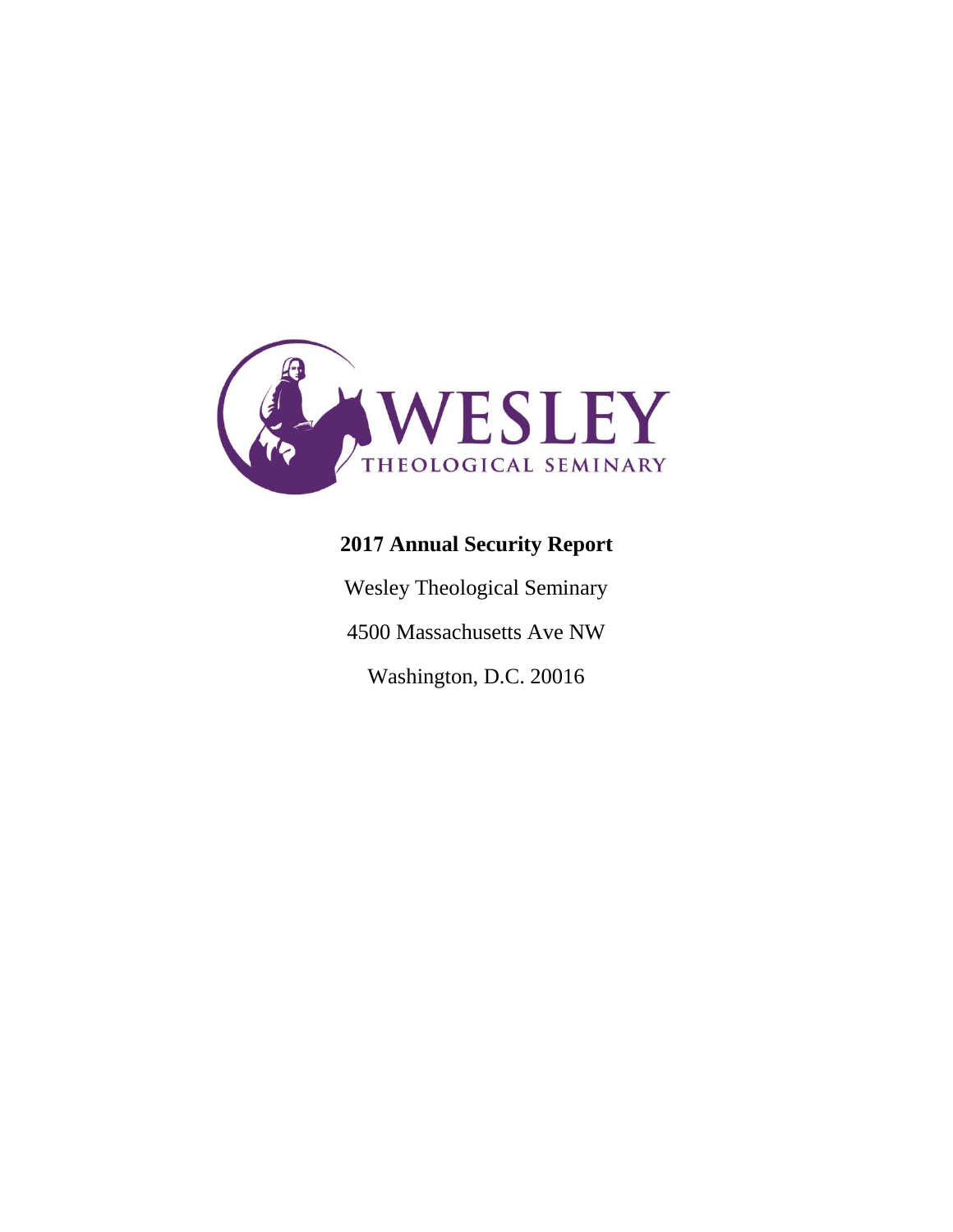## **Table of Contents**

| Procedures for Submitting and Investigating Grievances Brought Under This Policy 15 |  |
|-------------------------------------------------------------------------------------|--|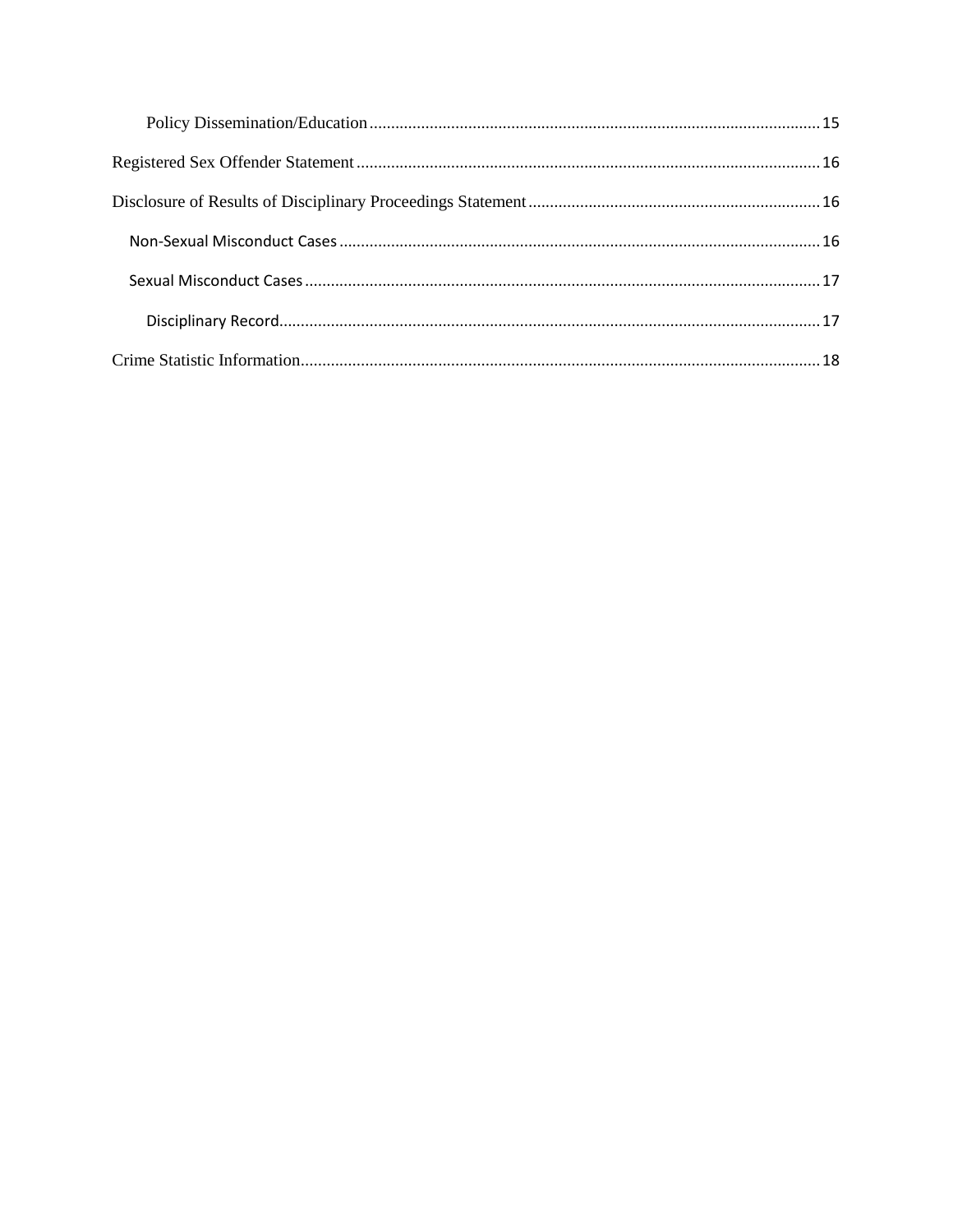## <span id="page-3-0"></span>**Introduction**

The safety and well-being of all members of our community is of great concern to Wesley Theological Seminary. While we are happy to report that Wesley is an infrequent location for many crimes, a safe environment depends on the cooperation and involvement of individuals in safeguarding themselves and others. We encourage all members of the Wesley seminary community to use this report as a guide for safe practices on and off campus.

The Office of Community Life prepares this report to comply with the Jeanne Clery Disclosure of Campus Security Policy and Crime Statistics Act. The Office of Community life relies on members of the community to report any criminal activity that they witness or of which they are victims to the Community Life Office or to any Wesley campus official (including but not limited to directors, deans, department heads, resident managers, advisors to students and student organizations, and administrators). These reports are combined with information from the Metropolitan Police Department (MPD).

This publication contains information to aid in the cooperative effort of creating a safer campus. It contains specific information on safety and security including fire safety, policies relating to reporting crime, and crime statistics for the three previous calendar years. These statistics reflect reported crimes that occurred on campus, in any off-campus buildings or property owned or controlled by Wesley Seminary, and on public property that is immediately adjacent to and accessible from the campus.

This publication is annually posted on Wesley's website by October 1<sup>st</sup>. We notify all students, staff, and faculty when it is posted via e-mail, as well as through informational postings within the campus. You can obtain this report easily by scrolling below, or by requesting a printed report.

All current or prospective faculty, staff, and students can obtain a paper copy by calling 202-885- 8694, visiting the Office of Community Life on campus, or by writing to:

*Annual Security Report Request Office of Community Life Wesley Theological Seminary 4500 Massachusetts Avenue, NW Washington, DC 20016*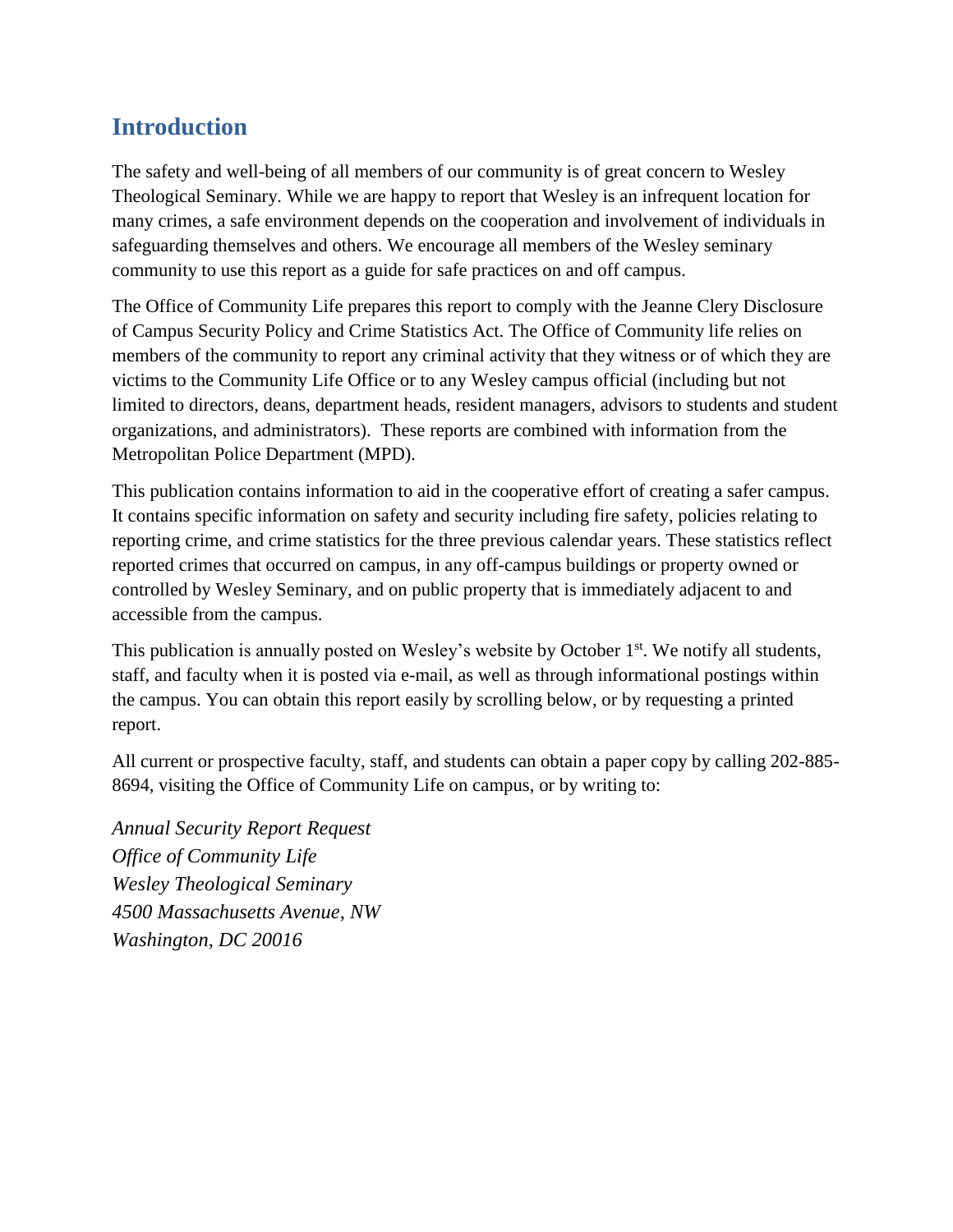### <span id="page-4-0"></span>**Reporting Crimes and Other Emergencies**

#### <span id="page-4-1"></span>*Timely Warnings Procedures*

A timely warning will be issued through the Mass Notification System, which includes WesleyAlerts, campus email, and /or phone system as well as the WTS website. The Office of Community Life will issue crime alerts and/or timely warnings when violations have been reported from Campus Security Authorities (CSAs) using the following components:

- 1. Circumstances that triggers a warning
	- a. Report of and/or discovery of a Clery Act crime on campus and/or in the vicinity of the campus
	- b. Notification from local law enforcement about a crime on campus and/or in the vicinity of the campus
- 2. Who issues the alert
	- a. Office of Community
- 3. Dissemination process/channel
	- a. Must be quick (as soon as pertinent information is available)
	- b. Community wide
	- c. Aid in prevention of similar crimes
	- d. Specify methods
		- i. SMS text messaging
		- ii. Email
		- iii. Voice message

### <span id="page-4-2"></span>*Reporting Criminal Offenses*

Vice President of Administration

Director of Facilities

Vice President of Finances

Associate Dean for Community Life

Office of Community Life

Director of Student Affairs

Facilities Coordinator/Receptionist

Director of Residence Life

Director of Human Resources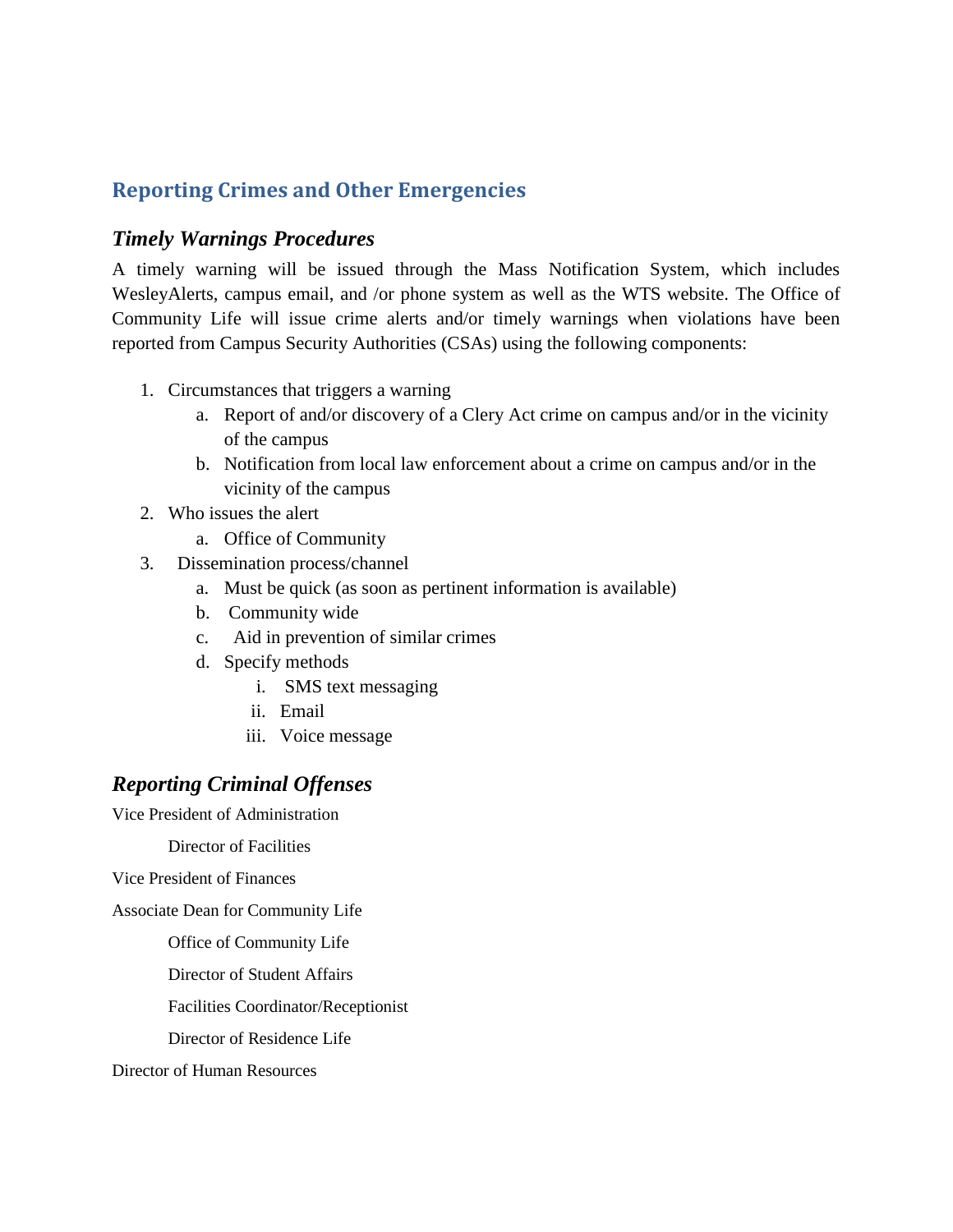### <span id="page-5-0"></span>*Voluntary Confidential Reporting*

In order to better promote safety and security at Wesley Theological Seminary, Campus Security Authorities (CSAs) serve as primary points of contact for issues related to crime and crime reporting. Anyone may report a Clery Act crime that has occurred on or around the campus of Wesley Theological Seminary to a CSA. CSA's will use the timely warning procedures to evaluate crime information related to campus and its surrounding vicinities that constitute a threat to security. CSAs are to report all related information to the Office of Community Life, who will issue a timely warning to the appropriate segments of the Seminary community.

### <span id="page-5-1"></span>**Emergency Notifications and Evacuation**

In the case of an actual disaster or a declaration of Code Red by the Department of Homeland Security, the community will follow the below listed procedures:

- The community will be notified of the emergency by one or more of these methods, (alarms, whistles or air horns sounding in the buildings, switchboard, voice mail system, e-mail, signs, and individual contact) regarding the type of emergency.
- If you are required to evacuate the buildings, (*emergency notification will be by fire alarm),* please exit at least 500 feet from any building:
	- 1. Trott evacuates down the entry drive to Massachusetts Avenue and proceeds towards University Avenue.
	- 2. Kresge evacuates down the exit drive towards University Avenue.
	- 3. Library evacuates down the exit drive towards University Avenue.
	- 4. Wesley Downtown evacuates to either side of Massachusetts Avenue or K Street to the front of Mount Vernon Place United Methodist Church.
	- 5. Straughn evacuates down the exit drive towards University Avenue.
	- 6. Carroll and the New Residence Hall (NRH) evacuate down the exit drive towards University Avenue.
	- 7. Birch evacuates down the atrium stairwell out to Massachusetts Avenue.
- If the building is locked down (*emergency notification will be via WesleyAlerts, including email, voice message, and SMS text message*), you will need to relocate to an area in the building that is marked as a safe area.
	- 1. Trott relocates to safe areas on the ground floor (basement/annex) of the Library.
	- 2. Kresge relocates to safe areas in the tunnel leading to Trott and in the ground floor (basement) hallways of Trott.
	- 3. Library relocates to safe areas in the basement lounge, hallway area and the tunnel leading to Kresge.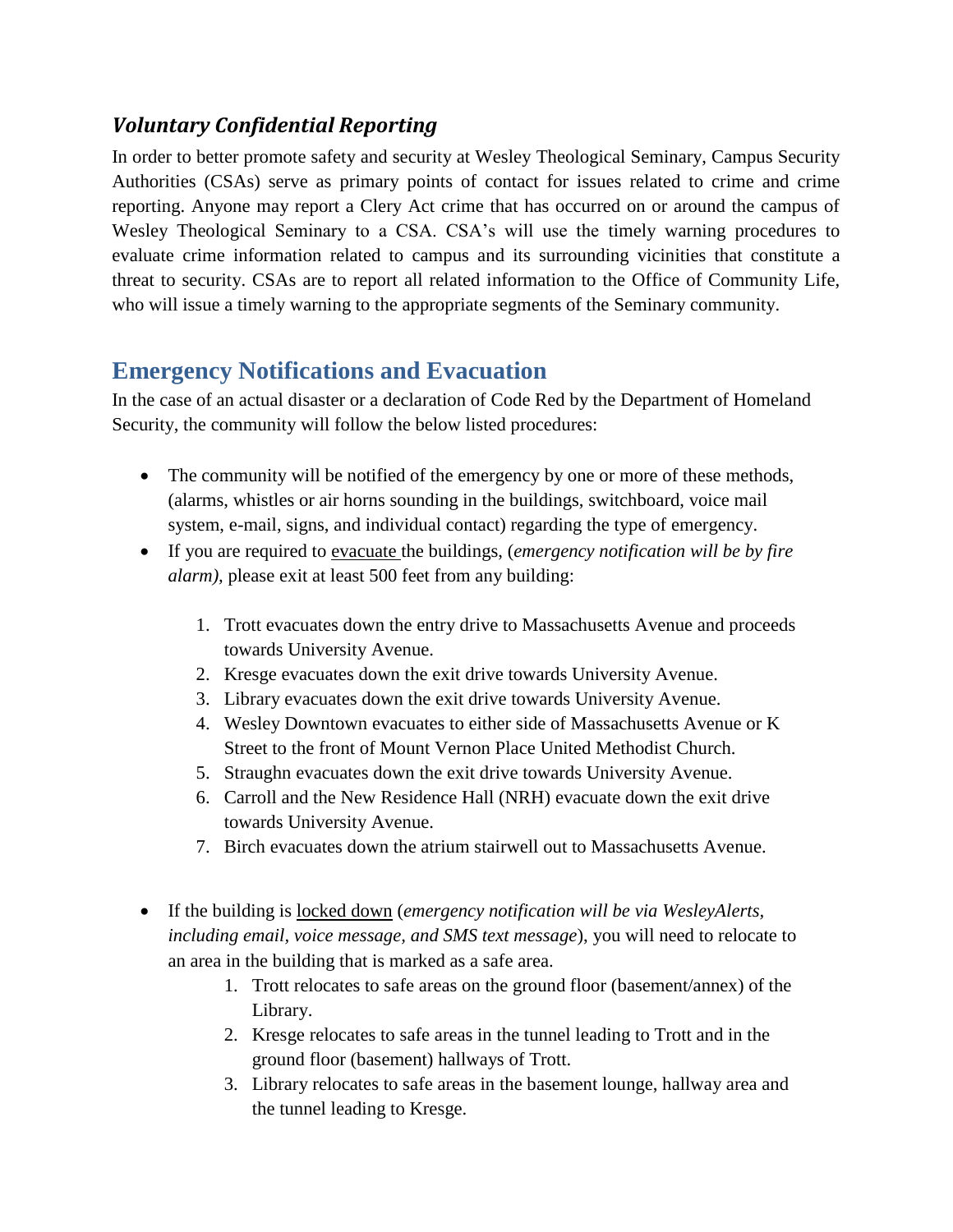- 4. Straughn relocates to safe areas on the ground floor north side of building by the mail boxes, Welliver Lounge, in the hallway and the open area by the prayer room.
- 5. Carroll West relocates to the safe areas on the ground floor by the storage room, laundry room and the hallway area.
- 6. Carroll East relocates to the safe areas on the ground floor by the storage room, laundry room and the hallway area.
- 7. NRH relocates to the safe areas on the lower level corridor by the central plant. Residents whose rooms on the lower level apartments can shelter in place.
- 8. Wesley Downtown and the Birch Intentional Community relocates to the safe areas in the basement of Mount Vernon Place UMC.

### *Emergency Kits*

In the event of an emergency or disaster, you may break open any emergency kit for supplies such as food, water, flashlights, etc. A list of supplies will be listed on each kit and will be in the following locations:

- 1. Laundry room on east and west sides of **Carroll**
- 2. Food pantry in **Straughn**
- 3. Community kitchen in the **Birch Intentional Community**
- **4.** Millian Kitchen in the **New Residence Hall**
- 5. Facilities closet across from the Business Office in **Trott**
- 6. Library Staff Lounge downstairs
- 7. Commuter lounge in **Kresge**
- **8.** Office Cabinet in B 110-3 next to the bathrooms on the basement level of **Wesley Downtown**

### <span id="page-6-0"></span>*Emergency Notifications*

Wesley's emergency-notification system, WesleyAlert, includes text messages, emails, and voice messages sent directly and immediately to anyone who registers for this service. We strongly encourage all students, faculty and staff to register for this service, which notifies you if there is a campus emergency. Examples include closures for inclement weather or other unplanned reason, safety, or security situations.

### <span id="page-6-1"></span>*Emergency Drills, Testing and Evacuation Procedures*

### <span id="page-6-2"></span>**Fire Drills**

Each year the campus and residence halls will have four scheduled fire drills.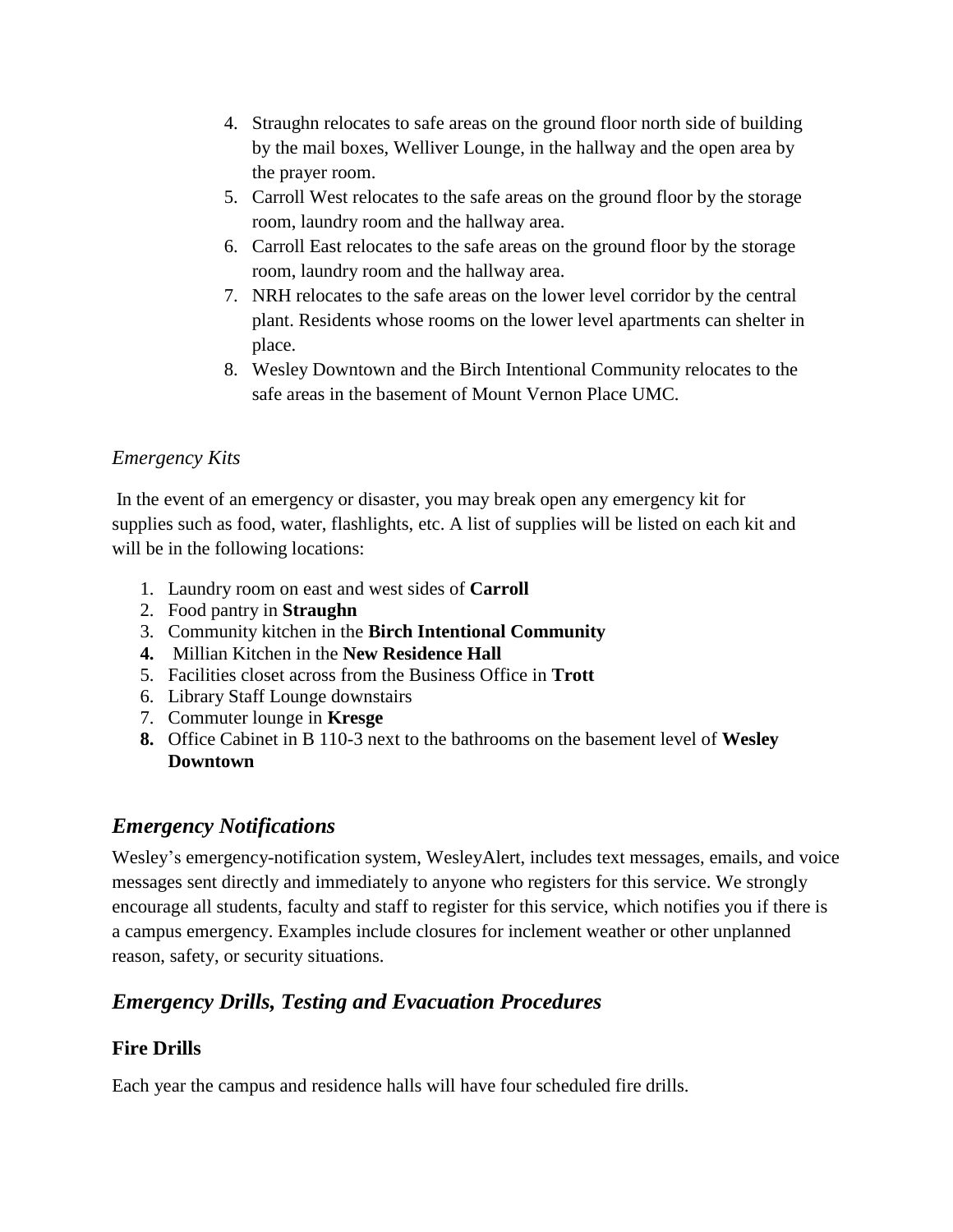The following items are prohibited from our campus residence halls in the name of fire safety.

- 1. Firearms, ammunition, and air rifles are strictly prohibited.
- 2. Stoves and refrigerators are provided by the Seminary in the unit. Washers and dryers are provided by the Seminary in each building. Major appliances are not permitted.
- 3. Do not leave small cooking appliances, such as rice cookers and hot plates, plugged in if you are leaving your apartment or a community kitchen.
- 4. Personal property, including bicycles, strollers, and other children's toys may not be left in hallways, stairways, or lobbies at any time.
- 5. Locks may not be changed or installed without prior permission of the Seminary.
- 6. Alcohol use is restricted to individual rooms and apartments. No public consumption of alcohol is permitted.
- 7. Space heaters & halogen lamps are not permitted on campus!
- 8. Candles and other open flames are not permitted due to the fire hazard they pose.
- 9. Smoking is not permitted in any campus buildings.

Please see the Emergency & Disaster Response Manual for student housing evacuation procedures in the event of a fire. Each semester, the Director of Facilities will educate campus residents regarding fire evacuation procedures. If a fire should occur, it should be reported immediately to the Resident Manager on duty after it is extinguished. The fire should then be reported to the Director of Residence Life and the Director of Facilities.

### <span id="page-7-0"></span>**Missing Student Notification**

A student will be considered missing if a classmate, faculty member, or other Wesley employee has not seen the student in a reasonable amount of time. A reasonable amount of time may vary with the time of day and information available regarding the missing person's daily schedule, habits, punctuality, and reliability. Individuals will also be considered missing immediately if their absence has occurred under circumstances that are suspicious or cause concerns for their safety.

Upon enrollment at Wesley each student is required to fill out a Student Information Form and identify an individual to be contacted by the Seminary in the event of an emergency. The Registrar's Office will maintain a confidential record of the students' submission of contact information. This information will be accessible only to authorized campus officials and will not be used or disclosed except in further investigation of an emergency, including a missing person.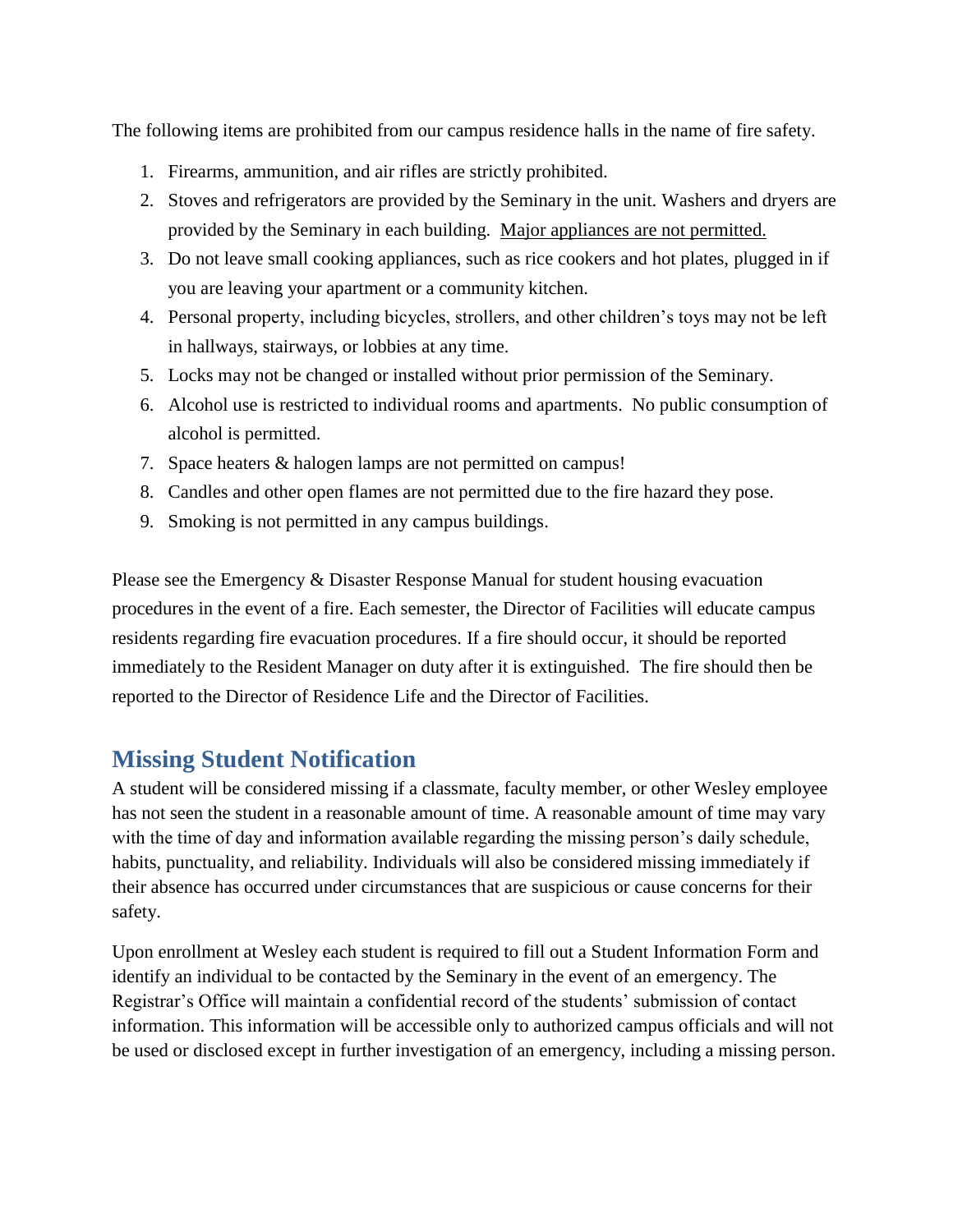### <span id="page-8-0"></span>*Missing Student Notification Procedures*

If a member of the Seminary community has reason to believe that a student is missing, they should immediately notify the Associate Dean for Community Life whether or not the student resides on campus.

- 1. All possible efforts will be made to locate the student to determine his or her state of health and well-being through the collaboration of the offices of the Dean, Community Life, Registrar, and Residence Life. If none of the listed parties is available to receive the missing student report, the report must be given to the local law enforcement agency.
- 2. If located, verification of the student's state of health and intention of returning to the campus will try to be determined. When and where appropriate, a referral will be made to the proper mental and/or physical health authorities.
- 3. If not located, the Associate Dean for Community Life will notify the person identified as the student's contact person and local law enforcement no later than 24 hours after the student is determined missing. In the event the student does not reside at the Seminary, the contact person and/or family of the student will be encouraged to notify the appropriate local police authorities.
- 4. The Seminary will initiate an investigation when notified that a student who resides at the seminary is missing, with no reasonable explanation for his or her absence. The investigation will include gathering of all information including: discussions with friends, mentors, advisors, and if possible, contacting them by phone or text.

### <span id="page-8-1"></span>**Security and Access to Campus Facilities**

Wesley has two locations. The downtown location includes a residence hall that occupies one floor of a secured building and a suite of offices on another floor of the same secured building. Access to the building is gained by use of keycards. There are no guarded entrances to the facility. Wesley's main campus is situated in northwest Washington, D.C., adjacent to the main campus of The American University. The main campus is an open campus. Two sides of the 9 acre site are bordered by city streets and are not fenced or gated. Two of the three residence halls on main campus are keycard access only. The third residence is accessed by keys that are distributed only to the residents and maintenance staff. The academic building and the library are unlocked during regular class hours. The administration building borders the access drive from the street. Doors on the access drive side of the building are locked at all times and may be accessed by staff and faculty with keys. The exterior doors that open onto the interior courtyard are unlocked during regular business hours.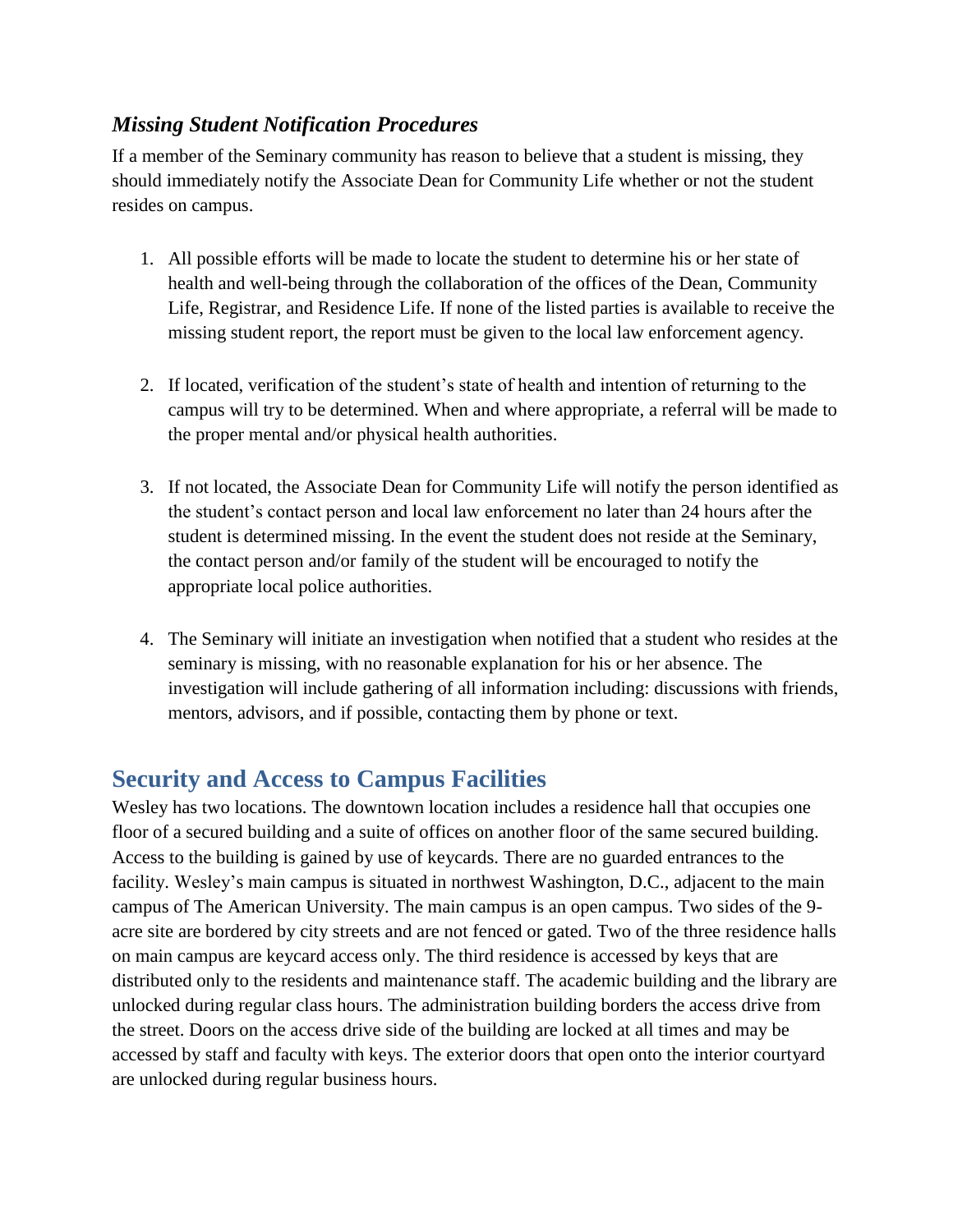# <span id="page-9-0"></span>**Campus Law Enforcement Policy Statements**

### <span id="page-9-1"></span>*Authority to Arrest and Relationships*

Wesley Seminary does not employ campus police or security guards. We rely on the Washington, D.C. Metropolitan Police Department when assistance is required on campus. We are in regular contact with the community affairs division annually invite officers to campus to conduct safety and campus-watch activities with faculty and staff. No Wesley employees are deputized or otherwise authorized to detain or arrest individuals on campus.

### <span id="page-9-2"></span>*Accurate and Prompt Reporting Procedures*

Crime alerts will be issued through the Mass Notification System, which includes WesleyAlerts, campus email, and /or phone system as well as the WTS website.

Crime alerts are issued at the direction of the Administration to inform the campus community of crimes considered by the institution to represent a serious or continuing threat to students and employees. These alerts are generated by crimes reported to Wesley officials, or local law enforcement agencies. Crime alerts are provided in a timely manner to aid in the prevention of similar occurrences.

### <span id="page-9-3"></span>*Confidential Reporting Procedures*

Campus Security Authorities (CSAs) serve as primary points of contact for issues related to crime and crime reporting. Anyone may report a Clery Act crime that has occurred on or around the campus of Wesley Seminary to a CSA.

If a licensed mental health counselor or pastoral counselor (recognized by a religious organization to provide confidential counseling) is working within the scope of their license or religious assignment, they do not have to report. Even though they are not obligated to report a crime, they should still inform the person of how s/he can report the crime anonymously to the police.

If a CSA is not a counselor and receives information about a crime and/or incident that may be a crime, they must record the information and report it to the Office of Community Life. CSAs will inform the person that they must report the incident as an anonymous statistic, but will not identify anyone involved unless the victim consents to being identified.

## <span id="page-9-4"></span>*Monitoring and Reporting of Criminal Activity Off-Campus*

Various members of the Administration and the Office for Community Life monitor AlertDC, the public notification system for police and other emergency events in the District of Columbia, as well as the American University alert systems, AU Alerts, and AU Police. All three of these are mass notification text/email systems and Twitter feeds. If a reported incident appears to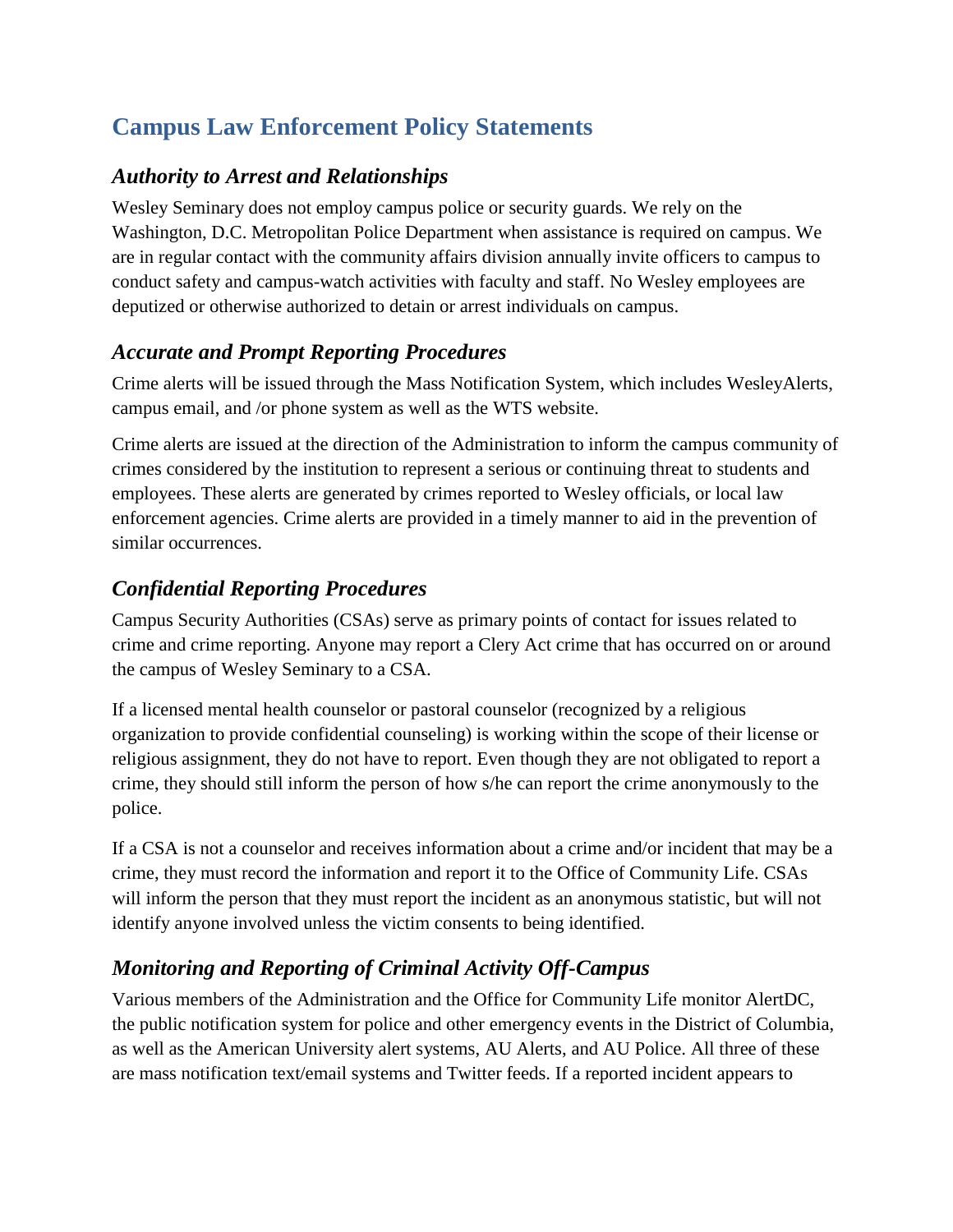impact Wesley's interests, we forward these through our own communications networks including email, phone, Facebook, Twitter, and WesleyAlerts.

### <span id="page-10-0"></span>**Security Awareness Programs Statement**

On a periodic basis, we remind members of the community of the vulnerabilities of living, working, and studying on an open campus. We encourage everyone to be aware of their surroundings, take notice of strangers in our midst, and to report suspicious activities to resident managers, staff, or administrators. We acquaint new students and staff with the appropriate response actions to incidents that might challenge campus security. We familiarize all community members with Wesley's *Emergency & Disaster Response Manual* annually. We periodically send alerts, phone messages, and email messages to community members to remind them to be conscious of their surroundings and take preventative measures to maintain their personal security.

### <span id="page-10-1"></span>**Crime Prevention Programs Statement**

On a periodic basis, we remind members of the community of the vulnerabilities of living, working, and studying on an open campus. We encourage everyone to be aware of their surroundings, take notice of strangers in our midst, and to report suspicious activities to resident managers, staff, or administrators. We provide reminders of the need to secure valuables in rooms and offices through system-wide phone messages, emails, and WesleyAlerts notifications. Especially for residents of dormitories and apartments, we emphasize the need to be aware of everyone entering residential facilities and prevent "tail-gaters" when they are unknown to you. We periodically send alerts, phone messages, and email messages to community members to remind them to be conscious of their surroundings and take preventative measures to maintain their personal security.

### <span id="page-10-2"></span>**Drug, Alcohol, and Substance Abuse Policy Statement**

#### **PURPOSE**

In order to maintain a drug-free study and work environment where the use, manufacture, possession, transfer, dispensing, distribution, and/or sale of illicit drugs and alcohol on campus (all buildings and grounds) is prohibited, Wesley Theological Seminary is promulgating the following policy:

#### **STANDARDS OF CONDUCT AND SANCTIONS**

Out of respect for our bodies as temples of the Holy Spirit, as good stewards of our relationships with one another, and in compliance with the United States law, the unlawful possession, use, or distribution of all illegal drugs, as well as prescription drugs or controlled substances taken for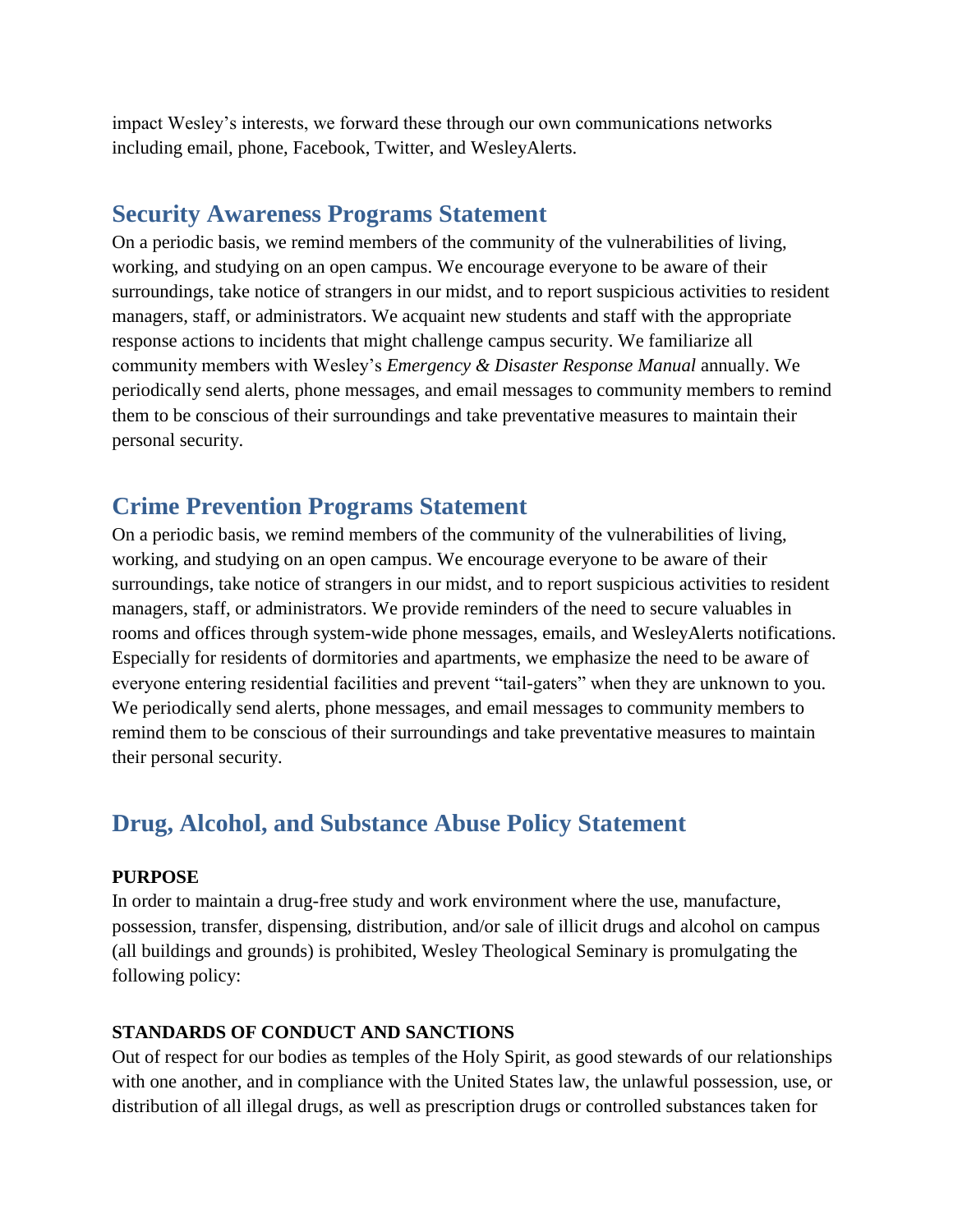non-medical reasons, is prohibited. Additionally, Wesley prohibits the unlawful and/or abusive use, possession, and distribution of alcohol on campus.

Violators of this policy are subject to disciplinary action and are required to participate in a rehabilitation program. Failure to participate in a rehabilitation program may lead to dismissal, termination, and/or referral for prosecution by law enforcement agencies. An employee or student who begins work or attends class in an impaired state or who becomes impaired during the course of work or class is also subject to disciplinary action.

#### **HEALTH RISKS**

All drugs are toxic or poisonous if abused. Health risks of drug abuse include, but are not limited to, sleep disorders, confusion, hallucinations, paranoia, deep depression, impotence, liver damage, cardiac irregularities, hepatitis, and neurological damage. Abuse of either alcohol or drugs during pregnancy increases the risks of birth defects, spontaneous abortion, and still births.

Alcohol is a depressant. It depresses the central nervous system and can cause serious, irreversible physical damage. Excessive drinking damages the liver, resulting in cirrhosis. Chronic alcohol abuse also causes hypertension, cardiac irregularities, ulcers, pancreatic and kidney disease, and cancer of the esophagus, liver, bladder, or lungs.

The seminary recognizes that substance abuse is a complex health problem. Substance abuse may lead to accidents, illness, absenteeism, poor performance, and other conditions harmful to the health and morale of the individual, his or her family, and the community at large. Any person who admits possible substance abuse may ask his or her advisor or supervisor for referral to a counselor and/or rehabilitation program. Requests for referral will be kept confidential.

This policy will be reviewed and disseminated annually to all students and employees. In addition, as a condition of admission and employment, each student and employee is expected to abide by this policy and to notify the Associate Dean for Community Life of any of the above noted violations.

## <span id="page-11-0"></span>**Sex Offense Policy Statements**

#### <span id="page-11-1"></span>**Prohibition of Sexual Harassment**

Wesley Theological Seminary, a graduate theological school of the United Methodist Church, has adopted a statement of mission, which gives expression to the Seminary's understanding of its purpose, its commitments, and its approach to embodying those commitments. The current Mission Statement reads "the mission of Wesley Theological Seminary is to equip persons for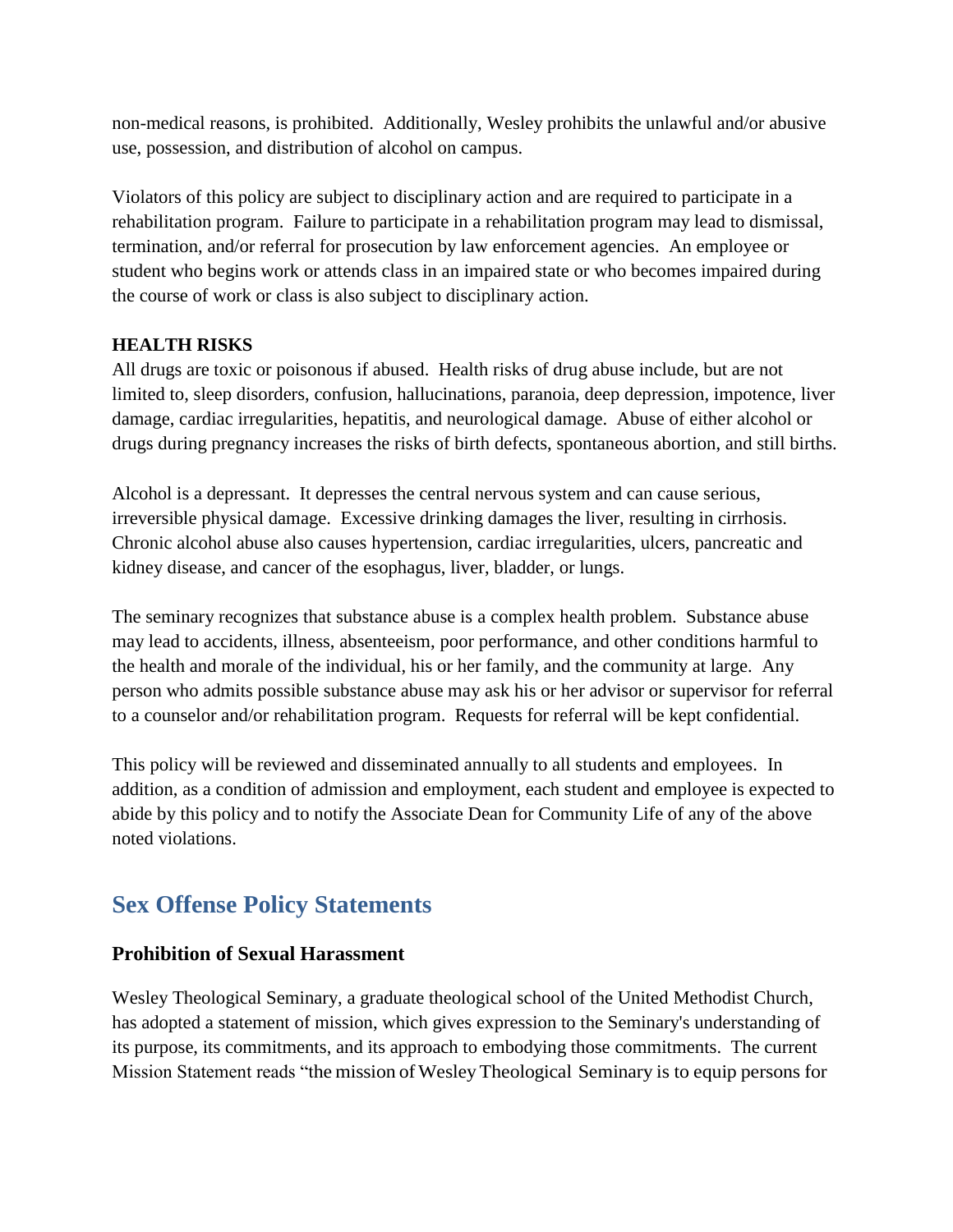Christian ministry and leadership in the church and the world, to advance theological scholarship, and to model a prophetic voice in the public square."

 In support of this mission, Wesley Theological Seminary is committed to creating and maintaining a community in which administrators, faculty, staff, and students can work, study and live together in an atmosphere free of all forms of discrimination, harassment, exploitation, or intimidation. Specifically, all persons associated with the Seminary should be aware that the Seminary condemns harassment of any kind including sexual harassment or harassment predicated on race, ethnicity, disability, age, gender identity, or sexual orientation. Such behavior is an affront to God and to human dignity, is prohibited both by law and by existing Seminary policies, and cannot be permitted within the community. It is the intention and responsibility of the Seminary to take whatever action may be needed to prevent and correct behavior which is contrary to this policy and to work positively to ensure an environment and a process which upholds the requirements of basic human justice.

As set forth in this policy, sexual harassment is prohibited by the Seminary. Grievance procedures are available for any individual who believes that he or she has been subject to sexual harassment as listed pages 64-68 of the Student Handbook. The Seminary will investigate fully any such grievance, and will take prompt corrective action if a determination is made that sexual harassment has occurred.

#### **Sexual Harassment Is Illegal**

Title VII of the Civil Rights Act of 1964, as amended, and the federal regulations adopted under that Act, prohibit sexual harassment in the employment setting. Title IX of the Education Amendments of 1972 prohibits discrimination on the basis of sex, including sexual harassment, in any educational programs and activities of educational institutions that receive federal funding. Students and employees are covered by Title IX. Sexual harassment is also prohibited by the District of Columbia Human Rights Act.

#### **What Constitutes Sexual Harassment?**

Sexual harassment includes unwelcome sexual advances, requests for sexual favors, and other verbal or physical conduct of a sexual nature, when (1) submission to such conduct is made, either explicitly or implicitly, a term or condition of an individual's employment or academic standing; (2) submission to or rejection of such conduct by an individual is used as a basis for employment decisions or for academic evaluation, grades, or advancement, or (3) such conduct has the purpose or effect of unreasonably interfering with an individual's work or academic performance or creating an intimidating, hostile, or offensive work or academic environment. Conduct that occurs in the process of selection for employment or for admission to an academic program is covered by this policy, as well as conduct directed toward Seminary students, faculty or staff members.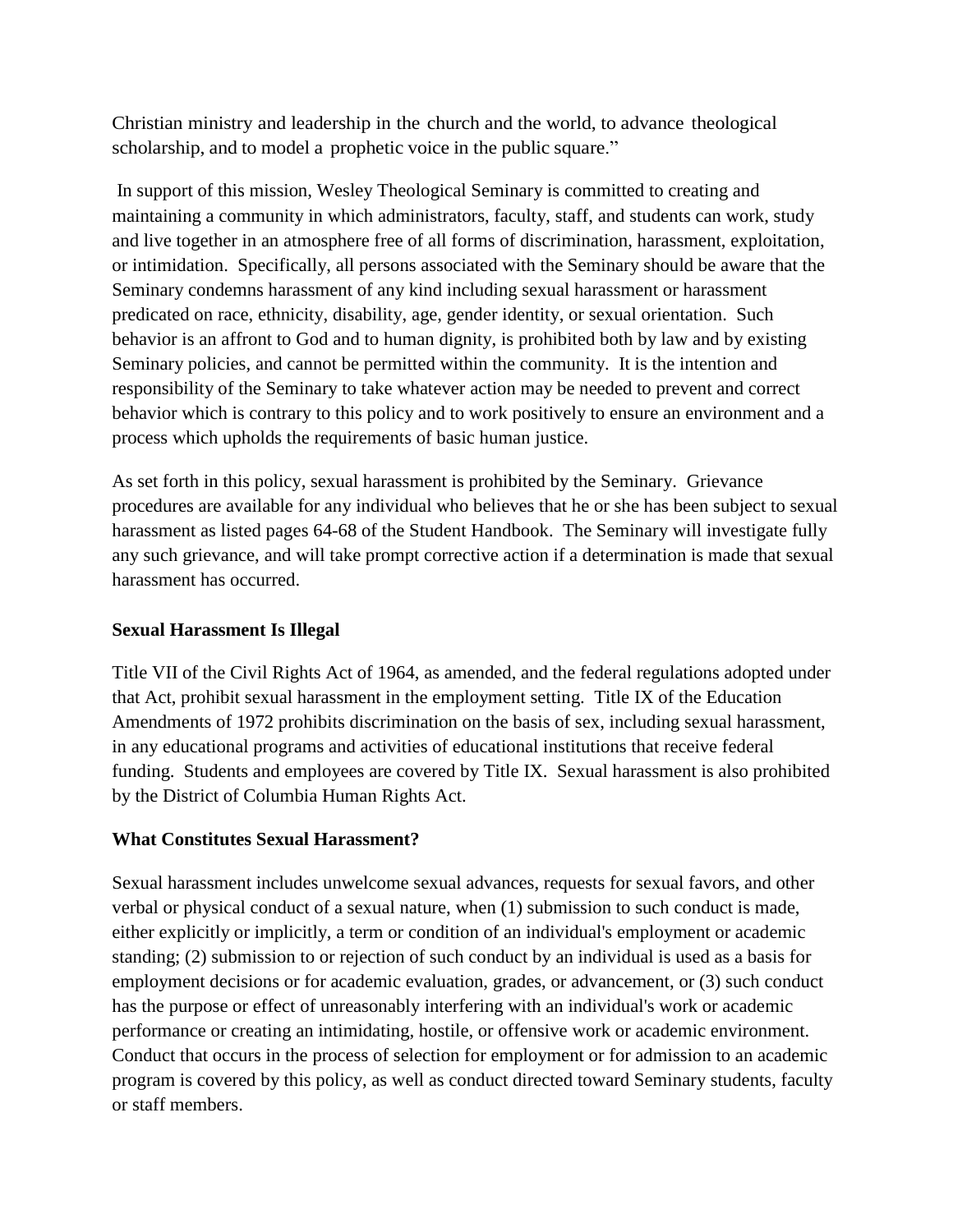Sexual harassment includes any unwanted sexual attention:

- Visual conduct such as staring, leering, or making sexual gestures;
- Verbal conduct such as sex-oriented teasing or joking, making sexually demeaning comments, using sexual epithets, slurs, or nicknames, whistling or catcalls, and repeated and unwelcome comments about another's appearance or clothing;
- Discussion of one's own sexual problems or experiences, or questions about another's sexual experiences;
- Repeated unwanted asking for dates;
- Inappropriate touching, such as caresses, attempts to kiss or fondle, and any other physical conduct offensive to another;
- Pressure for sex; and
- Display or transmission (electronic or otherwise) of obscene or sexually-oriented objects, photographs, or messages.

Sexual harassment does not refer to occasional compliments of a socially acceptable nature or consensual personal and social relationships without employment or academic effect. It refers to behavior which is not welcome and which is personally intimidating, hostile or offensive.

#### <span id="page-13-0"></span>**Policy Regarding Consensual "Romantic" Relationships**

Wesley Theological Seminary does not prohibit consensual romantic relationships, except in the circumstances outlined below. However, such relationships can present a number of difficulties which should be carefully considered. For example, it is not always possible to tell when a relationship is truly welcome, and all members of the Wesley community must be aware of the possibility that a relationship they thought was consensual was not. Further, it may prove uncomfortable if a relationship ends and both parties are still members of the community.

While the development of romantic relationships between genuinely consenting adults can obviously be a positive event in appropriate circumstances, faculty and administrators, as individuals in authority, must recognize that the imbalance of power between themselves and students renders mutuality of consent in relationships with students problematic and raises potential conflicts of interest. Further, when the authority and power inherent in administrative and faculty relationships to students is abused, whether overtly, implicitly, or through misinterpretation, there is potentially great damage to individual students, to the persons complained of, and to the educational climate of the institution. For these reasons, Wesley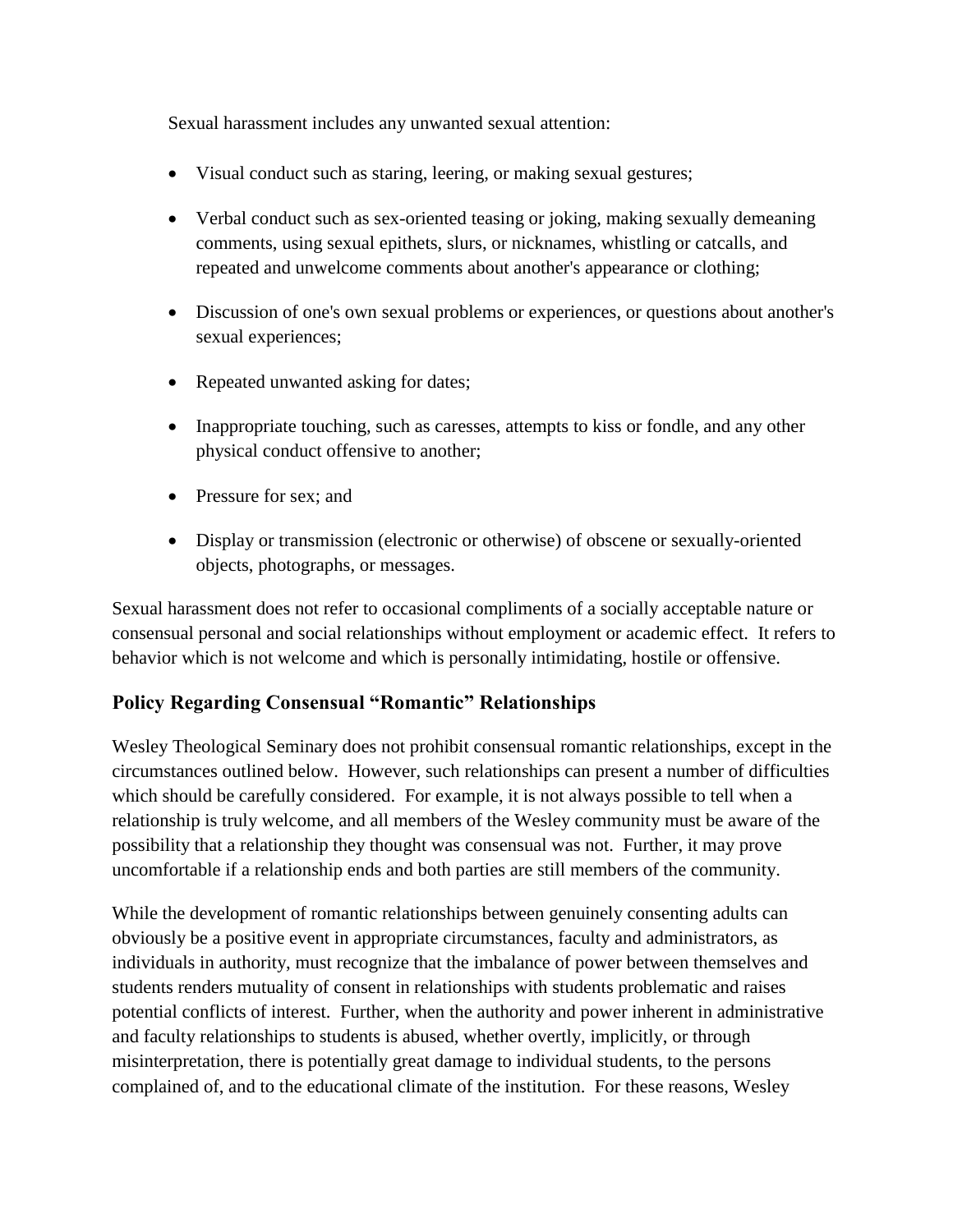Theological Seminary prohibits romantic or amorous relationships between faculty and students, and between administrators and students. For the same reasons, Wesley Theological Seminary also prohibits romantic or amorous relationships between students and learning partners, and between students and parishioners in the Practice in Ministry and Mission sites. Likewise, the Seminary prohibits romantic or amorous relationships between supervisors and those whom they supervise.

#### <span id="page-14-0"></span>**Procedures for Submitting and Investigating Grievances Brought Under This Policy**

The Seminary has established procedures for submitting and investigating grievances by any member of the Wesley community who believes himself or herself to have been injured by a violation of the Seminary's Commitment to Diversity, including its policy against workplace or learning environment harassment. The procedures for submitting and investigating grievances are set forth in the Faculty, Staff, and Student Manuals. In the Student Manual, please refer to Procedures for Submitting and Investigating Grievances on pages 64-68 of the Student Handbook.

If you believe that you are the subject of sexual harassment, please do not assume that the Seminary faculty or administration is aware of what is happening. If harassment continues after you have asked someone to stop or if you feel uncomfortable talking to that person directly, you should follow the grievance procedures established by the Seminary. Complaints of harassment will be investigated promptly. Investigations will be conducted with discretion, and confidentiality will be maintained to the extent possible, consistent with the needs of the investigation. If prohibited or unlawful harassment is found to have occurred, prompt corrective action will be taken.

No one will be retaliated against for making a sexual harassment complaint in good faith even if no determination is made that harassment has occurred. However, anyone who knowingly makes a false claim or knowingly provides false information in the course of an investigation will be subject to disciplinary action. Anyone who retaliates against someone for making a harassment complaint or providing information during a harassment investigation will also be subject to disciplinary action.

#### <span id="page-14-1"></span>**Policy Dissemination/Education**

Educational programs need to be developed and carried out to prevent or reduce the incidents of sexual harassment. Appropriate support for the victims and offenders should be provided by the Seminary. This policy shall be printed in all Seminary policy manuals (Faculty, Staff, and Student); publicized initially in the community with articles and policy announcements; reviewed annually with all supervisory personnel and all persons in leadership positions; reviewed specifically with all persons entering the Seminary as new employees, both faculty and staff; specifically referenced in new student and Practice of Ministry and Mission orientations;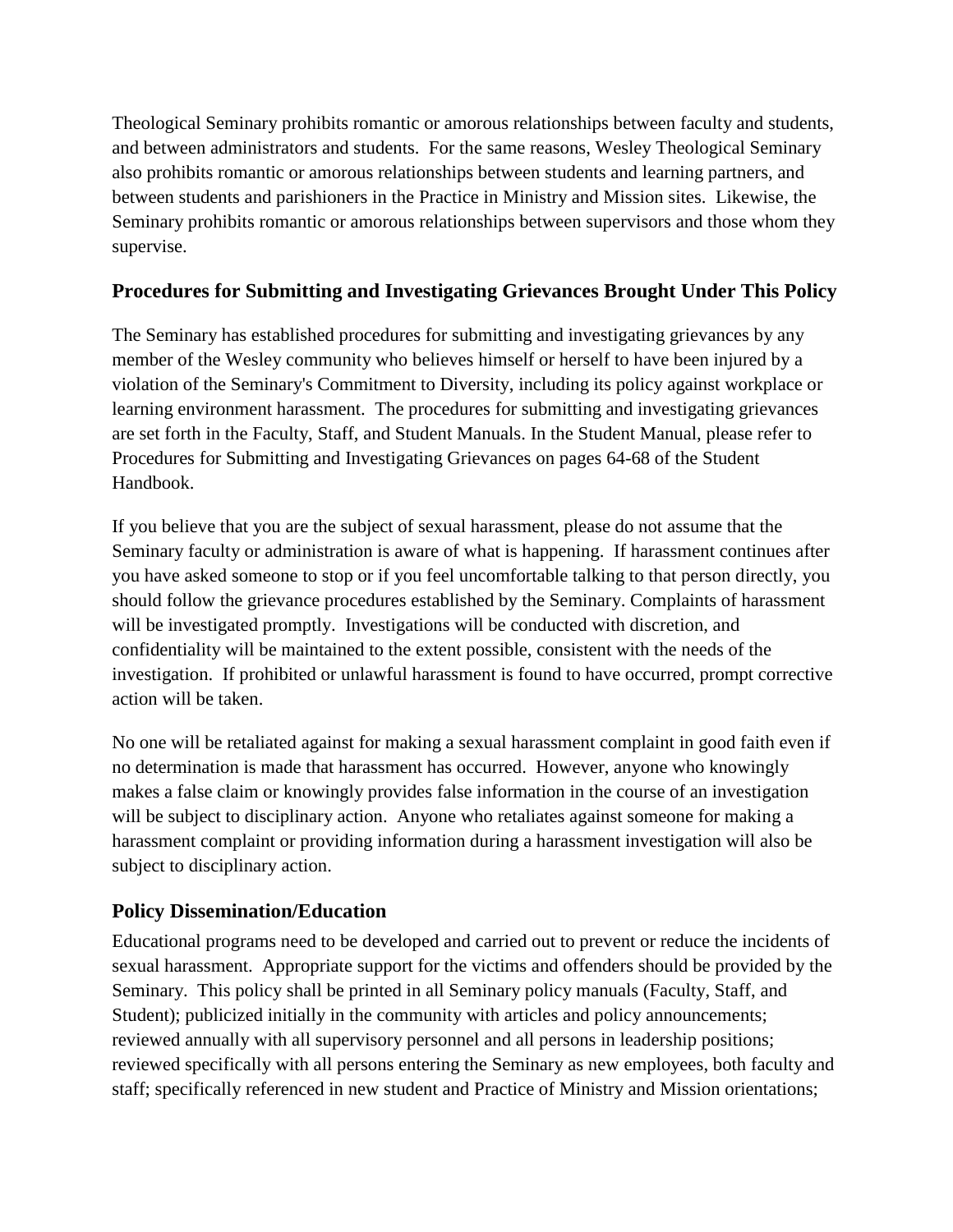and explained thoroughly in all counseling situations in which the provisions of the policy have been invoked. The Office of the President shall be responsible for the implementation and dissemination of this policy.

## <span id="page-15-0"></span>**Registered Sex Offender Statement**

In conjunction with the Crime Prevention Programs Statement, the District of Columbia enacted the Sex Offender Registration Act of 1999, which authorized the Metropolitan Police Department to release sex offender information to the public. A list of Class A registered sex offenders is provided on the Metropolitan Police Department's website as a service to the community, http:// mpdc.dc.gov/mpdc/site/default.asp (Sex Offender Registry).

# <span id="page-15-1"></span>**Disclosure of Results of Disciplinary Proceedings Statement**

### <span id="page-15-2"></span>*Non-Sexual Misconduct Cases*

The Seminary will disclose the final results of a disciplinary hearing (the name of the student, the violation committed, and any sanction imposed by the Seminary against the student) only to the Respondent and, subject to the conditions discussed below, to a Complainant or Victim of the alleged violation in cases where the facts alleged constitute a crime of violence or non-forcible sex offense as those terms are defined under the Family Educational Rights and Privacy Act (FERPA).

If the alleged Victim of such a crime or offense, as defined above, is deceased as a result of the alleged violation, disclosure of the final results will be made to the Victim's next of kin. For Complainants or Victims of an alleged violation in cases where the facts constitute a crime of violence or non-forcible sex offense, such disclosure to a Complainant or Victim will be made only on the condition that he or she agrees to and signs the confidentiality agreement set forth in the Disclosure of Adjudication Outcome Form prior to the release of the information. The Complainant or Victim will not be prohibited from sharing the final results with his or her parents/guardians and the individual who served as his or her Advisor during the disciplinary process, as long as those individuals are advised of and abide by the same confidentiality obligations. If a student fails to maintain the confidentiality of the information, he or she may be held accountable under the Code for violation of confidentiality and may be subject to appropriate disciplinary action.

When disclosure is provided, such disclosure will be made to a Complainant or Victim irrespective of a finding of responsibility. The disclosure will be made after the appropriate administrator or Hearing Board decides whether a violation of the Code has occurred, regardless of whether an appeal is taken. Furthermore, when disclosure is provided and an appeal is filed, the Complainant or Victim will be notified and informed of the final outcome of the appeal(s) consistent with the above stated confidentiality agreement.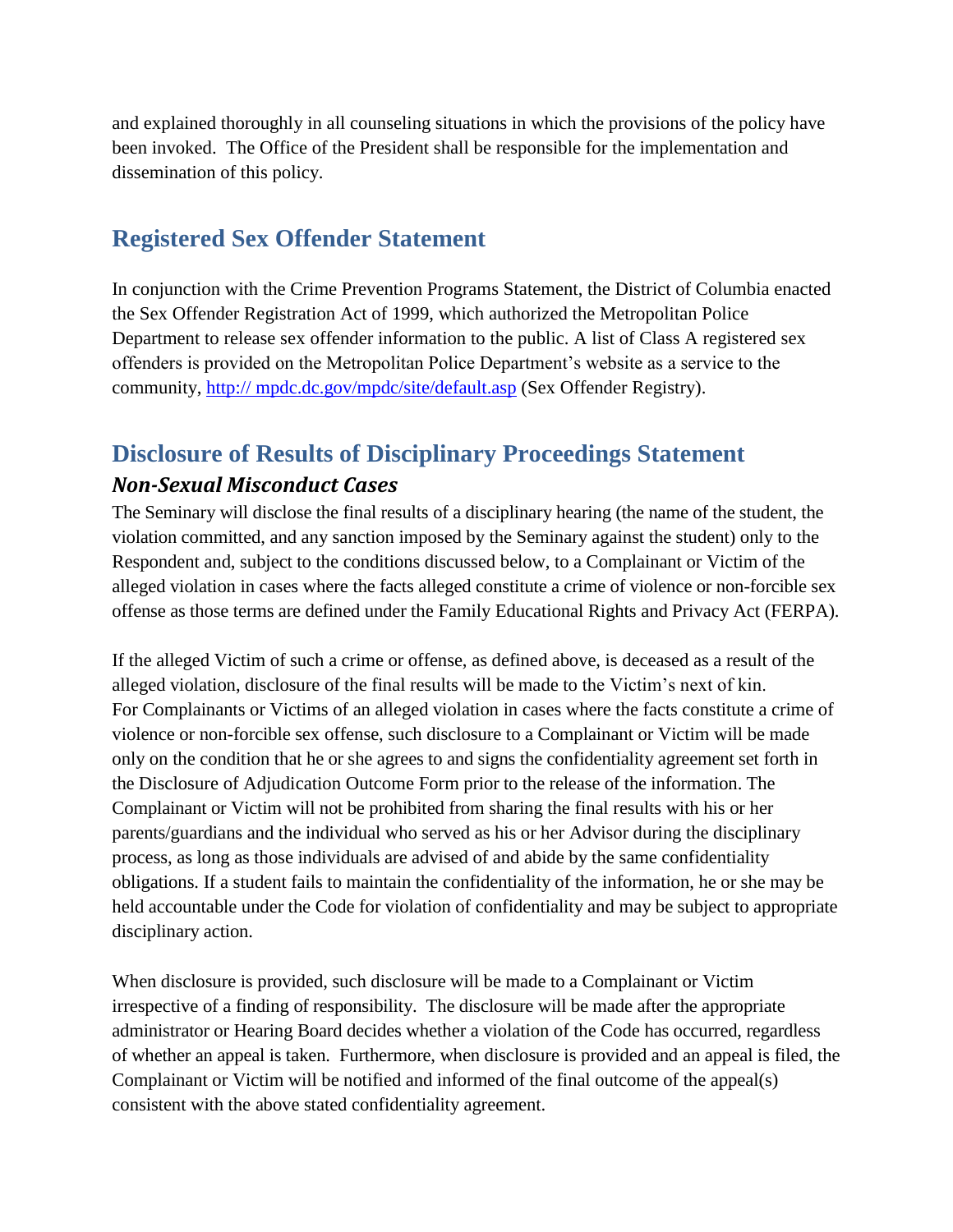### <span id="page-16-0"></span>*Sexual Misconduct Cases*

In cases of Sexual Misconduct/Sexual Assault, disclosure to a Complainant or Victim will be made without the condition that he/she signs a confidentiality agreement as set forth in the Disclosure of Adjudication Outcome Form prior to the release of the information. The Complainant or Victim is permitted to share with any person(s) he/she deems appropriate, information regarding the incident that is alleged to have occurred, the determination of responsibility and any sanctions imposed. In order to facilitate open and honest testimony, all testimony presented during the hearing proceeding is confidential and shall not be disclosed to the public. Specifically, testimony, whether written or oral, presented by the Respondent, Complainant or witnesses during the conduct hearing and all documents provided in preparation for or during the conduct hearing may not be disclosed to any other party. The Hearing Board Decision Letter detailing the Board's rationale, may only be shared by a party with his or her parents/guardian and the individual who served as his or her Advisor during the disciplinary process, as long as those individuals are advised of and abide by the same confidentiality obligations.

Such disclosure will be made to a Complainant or Victim irrespective of a finding of responsibility. The disclosure will be made after the appropriate administrator or Hearing Board decides whether a violation of the Code has occurred, regardless of whether an appeal is taken. Furthermore, if an appeal is filed by either party, the other party will be notified and informed of the final outcome of the appeal(s) consistent with the terms of confidentiality as outlined for the original decision.

#### <span id="page-16-1"></span>**Disciplinary Record**

A disciplinary record is created and maintained by the Office of Community Life when a student is found responsible for a violation of the Code of Student Conduct. Students are advised that potential employers may request information about a student's disciplinary record at the Seminary. The Office of Community Life will only share information from a student's Disciplinary Record with individuals from outside the Seminary when it has received written consent from the student.

This record may contain any materials related to incident(s) where the student was found in violation of the Code of Student Conduct. These materials may include, but are not limited to:

- Incident reports; Decision letters; Written statements; Witness statements; Sanctions; and
- Appeal documents.

A student's disciplinary record will be maintained by the Office of Community Life until the graduation of the student from the Seminary. Upon graduation, the disciplinary record may be maintained by the Registrar's Office.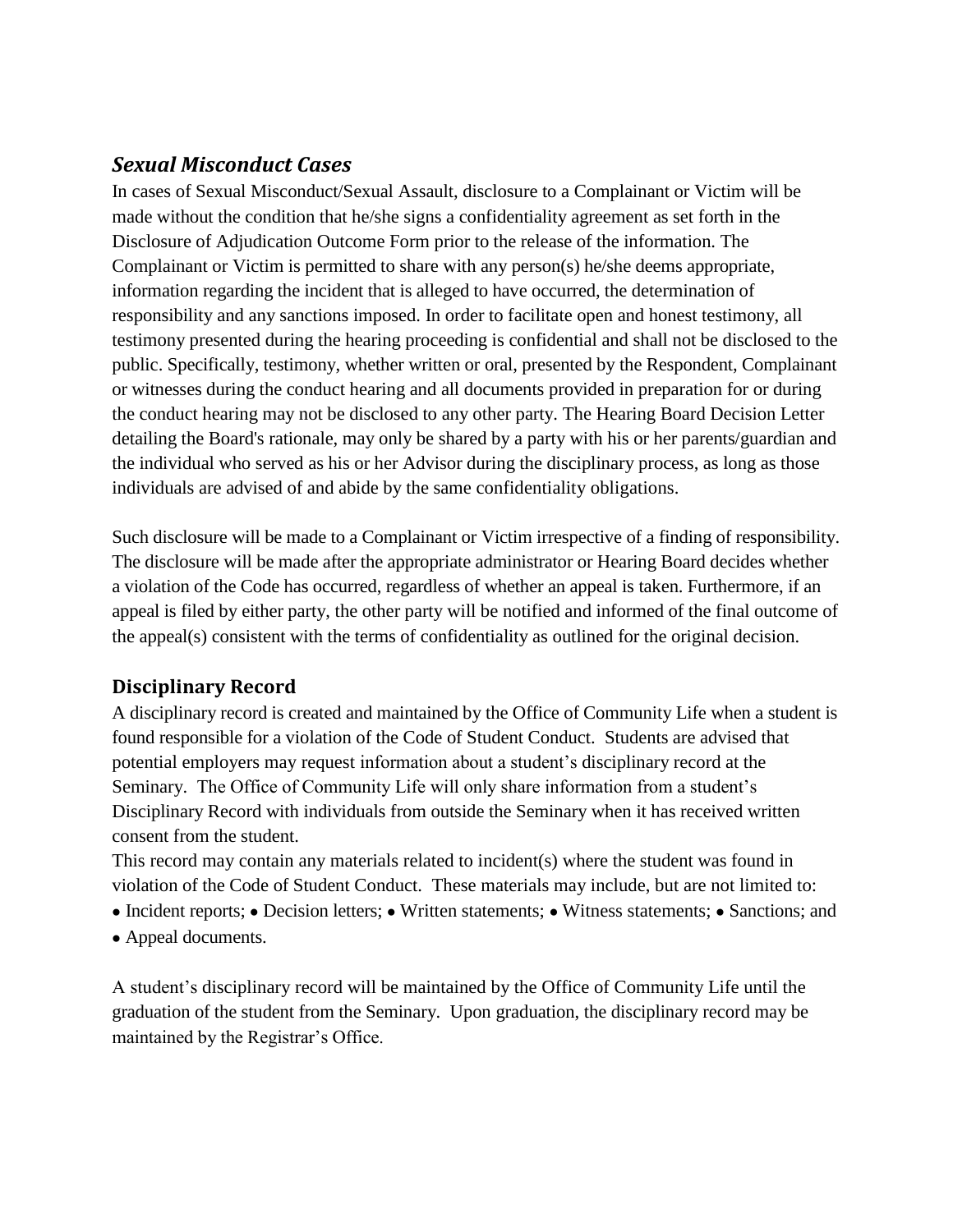| <b>PHONE</b><br><b>SURVEY NAVIGATION/STATUS</b><br>Screening Questions<br><b>Screening Questions</b><br><b>El Criminal Offenses</b><br><b>El Hate Crimes</b><br><b>H VAWA Offenses</b> | 2017 Campus Safety and Security Survey<br><b>FORMS FOR PRINTING</b><br><b>Screening Questions</b><br>Need help? Click here for screen instructions<br>Please answer these questions carefully. The answers you provide will determine which screens you will be<br>asked to complete for this data collection.<br>1. Does your institution provide On-Campus Student Housing Facilities?<br>No.<br>$\left( \bullet \right)$<br>Statistics for each facility.) | <b>HELP</b>                                                                                                                                                                                      | <b>SIBCURIARY</b><br>OFFICE OF POST SECONDARY EDUCATION<br>User ID: C1319731<br><b>LOGOUT</b>            |
|----------------------------------------------------------------------------------------------------------------------------------------------------------------------------------------|---------------------------------------------------------------------------------------------------------------------------------------------------------------------------------------------------------------------------------------------------------------------------------------------------------------------------------------------------------------------------------------------------------------------------------------------------------------|--------------------------------------------------------------------------------------------------------------------------------------------------------------------------------------------------|----------------------------------------------------------------------------------------------------------|
| Institution: Wesley Theological Seminary-Wesley Theological Seminary (131973-001) (2)                                                                                                  |                                                                                                                                                                                                                                                                                                                                                                                                                                                               |                                                                                                                                                                                                  |                                                                                                          |
|                                                                                                                                                                                        |                                                                                                                                                                                                                                                                                                                                                                                                                                                               |                                                                                                                                                                                                  |                                                                                                          |
|                                                                                                                                                                                        |                                                                                                                                                                                                                                                                                                                                                                                                                                                               |                                                                                                                                                                                                  |                                                                                                          |
|                                                                                                                                                                                        |                                                                                                                                                                                                                                                                                                                                                                                                                                                               |                                                                                                                                                                                                  |                                                                                                          |
|                                                                                                                                                                                        |                                                                                                                                                                                                                                                                                                                                                                                                                                                               |                                                                                                                                                                                                  |                                                                                                          |
|                                                                                                                                                                                        |                                                                                                                                                                                                                                                                                                                                                                                                                                                               |                                                                                                                                                                                                  |                                                                                                          |
|                                                                                                                                                                                        |                                                                                                                                                                                                                                                                                                                                                                                                                                                               |                                                                                                                                                                                                  |                                                                                                          |
|                                                                                                                                                                                        |                                                                                                                                                                                                                                                                                                                                                                                                                                                               |                                                                                                                                                                                                  |                                                                                                          |
|                                                                                                                                                                                        |                                                                                                                                                                                                                                                                                                                                                                                                                                                               |                                                                                                                                                                                                  |                                                                                                          |
|                                                                                                                                                                                        |                                                                                                                                                                                                                                                                                                                                                                                                                                                               |                                                                                                                                                                                                  | Yes, (If Yes is selected, you must enter the number of student housing facilities below and enter Fire   |
| $\overline{H}$ Arrests                                                                                                                                                                 |                                                                                                                                                                                                                                                                                                                                                                                                                                                               |                                                                                                                                                                                                  | Last Year                                                                                                |
| <b>El Disciplinary Actions</b>                                                                                                                                                         | <b>Number of On-campus Student Housing Facilities:</b>                                                                                                                                                                                                                                                                                                                                                                                                        |                                                                                                                                                                                                  | 4<br>4                                                                                                   |
| <b>El Unfounded Crimes</b>                                                                                                                                                             |                                                                                                                                                                                                                                                                                                                                                                                                                                                               |                                                                                                                                                                                                  |                                                                                                          |
| <b>El Fire Statistics</b>                                                                                                                                                              | 2. Does your institution have any noncampus buildings or properties?                                                                                                                                                                                                                                                                                                                                                                                          |                                                                                                                                                                                                  |                                                                                                          |
| SURVEY NAVIGATION/STATUS                                                                                                                                                               | Yes                                                                                                                                                                                                                                                                                                                                                                                                                                                           | <b>No</b><br>$\circledast$                                                                                                                                                                       |                                                                                                          |
| Invalid data type<br>Fatal error                                                                                                                                                       | 3. Have you combined statistics that you received from the local or state police with your institution statistics<br>for this report? If you answer No to this question, you will be asked to provide the data you received from the<br>local and state police separately.                                                                                                                                                                                    |                                                                                                                                                                                                  |                                                                                                          |
| Confirm or explain                                                                                                                                                                     | statistics collected by our campus security authorities.                                                                                                                                                                                                                                                                                                                                                                                                      |                                                                                                                                                                                                  | Yes, Local and/or state law enforcement agencies provided us with statistics that we are combining with  |
| Resolved explanation<br><b>3</b> Overridden by Admin                                                                                                                                   | property incidents.                                                                                                                                                                                                                                                                                                                                                                                                                                           | No. We are not combining the statistics because we cannot determine whether the statistics we<br>obtained from local and/or state law enforcement agencies are for on-campus incidents or public |                                                                                                          |
|                                                                                                                                                                                        | $\left( \quad \right)$<br>enforcement agencies are for our Clery geography.                                                                                                                                                                                                                                                                                                                                                                                   | Not available. We cannot determine if the statistics we obtained from local and/or state law                                                                                                     |                                                                                                          |
|                                                                                                                                                                                        | (4)<br>agencies, but the agencies did not comply with our request.                                                                                                                                                                                                                                                                                                                                                                                            |                                                                                                                                                                                                  | Not available. We made a good-faith effort to obtain statistics from local and/or state law enforcement. |
|                                                                                                                                                                                        | Save<br><b>Next</b>                                                                                                                                                                                                                                                                                                                                                                                                                                           | Reset                                                                                                                                                                                            |                                                                                                          |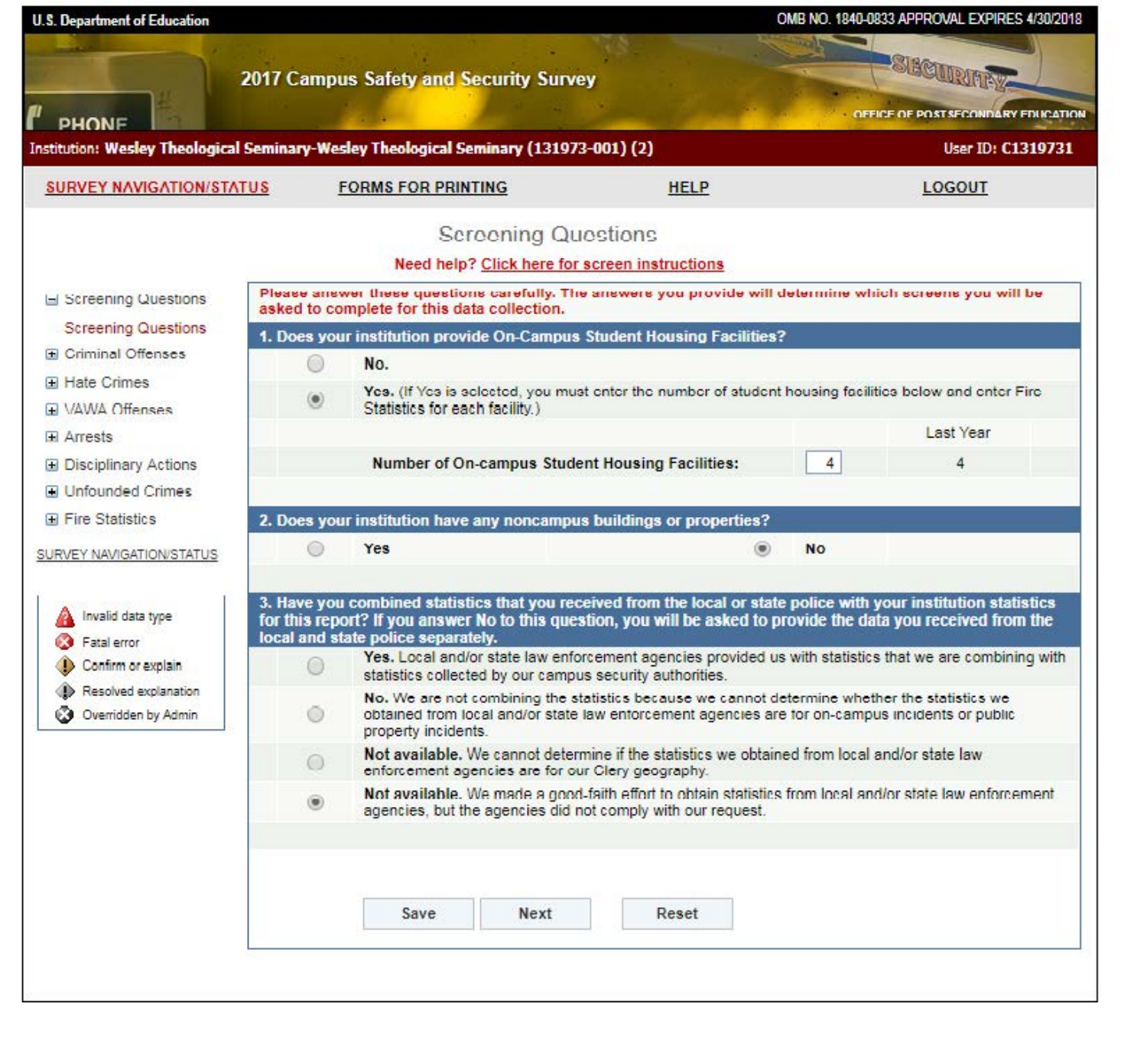|                                                                                 | 2017 Campus Safety and Security Survey                                                                                                                                                           |             |                |                                    | SECURITY<br>OFFICE OF POST SECONDARY EDUCATION |  |  |
|---------------------------------------------------------------------------------|--------------------------------------------------------------------------------------------------------------------------------------------------------------------------------------------------|-------------|----------------|------------------------------------|------------------------------------------------|--|--|
| <b>PHONE</b>                                                                    | Institution: Wesley Theological Seminary-Wesley Theological Seminary (131973-001) (2)                                                                                                            |             |                |                                    | User ID: C1319731                              |  |  |
| <b>SURVEY NAVIGATION/STATUS</b>                                                 | <b>FORMS FOR PRINTING</b>                                                                                                                                                                        | <b>HELP</b> |                | <b>LOGOUT</b>                      |                                                |  |  |
|                                                                                 | Criminal Offenses - On campus                                                                                                                                                                    |             |                |                                    |                                                |  |  |
|                                                                                 | Need help? Click here for screen instructions                                                                                                                                                    |             |                |                                    |                                                |  |  |
| El Screening Questions                                                          | For each of the following criminal offenses, enter the number reported to have occurred<br>On Campus.                                                                                            |             |                |                                    |                                                |  |  |
| □ Criminal Offenses                                                             |                                                                                                                                                                                                  |             |                | <b>Total occurrences On campus</b> |                                                |  |  |
| On campus                                                                       | Criminal offense                                                                                                                                                                                 |             | 2014           | 2015                               | 2016                                           |  |  |
| On-campus Student Housing Facilities                                            | a. Murder/Non-negligent manslaughter                                                                                                                                                             |             | 0              | O                                  | 0                                              |  |  |
| <b>Public Property</b><br><b>Hate Crimes</b>                                    | b. Negligent manslaughter                                                                                                                                                                        |             | O              | o                                  | 0                                              |  |  |
| H VAWA Offenses                                                                 | c. Rape                                                                                                                                                                                          |             | O              | O                                  | O                                              |  |  |
| <b>H</b> Arrests                                                                | d. Fondling                                                                                                                                                                                      |             | 0              | O                                  | 0                                              |  |  |
| <b>El Disciplinary Actions</b>                                                  | e. Incest                                                                                                                                                                                        |             | $\overline{0}$ | O                                  | O                                              |  |  |
| <b>El Unfounded Crimes</b><br><b>El Fire Statistics</b>                         | f. Statutory rape                                                                                                                                                                                |             | O              | O                                  | O                                              |  |  |
|                                                                                 | g. Robbery                                                                                                                                                                                       |             | 0              | O                                  | 0                                              |  |  |
| SURVEY NAVIGATION/STATUS                                                        | h. Aggravated assault                                                                                                                                                                            |             | O              | 2                                  | 1                                              |  |  |
|                                                                                 | i. Burglary                                                                                                                                                                                      |             | 0              | O                                  | 0                                              |  |  |
| Invalid data type                                                               | j. Motor vehicle theft (Do not include theft from a motor vehicle)                                                                                                                               |             | O              | o                                  | 0                                              |  |  |
| Fatal error                                                                     | k. Arson                                                                                                                                                                                         |             | $\overline{0}$ | 0                                  | O                                              |  |  |
| Confirm or explain<br>Resolved explanation<br>⊕<br><b>3</b> Overridden by Admin | Caveat:<br>If you have changed prior years' data, you must add a caveat explaining the change. Use the following<br>format: "For (YEAR), Line (X) was changed from (A) to (B) because (REASON)." |             |                |                                    |                                                |  |  |
|                                                                                 | A.                                                                                                                                                                                               |             |                |                                    |                                                |  |  |
|                                                                                 | Previous<br>Save                                                                                                                                                                                 | <b>Next</b> | Reset          |                                    |                                                |  |  |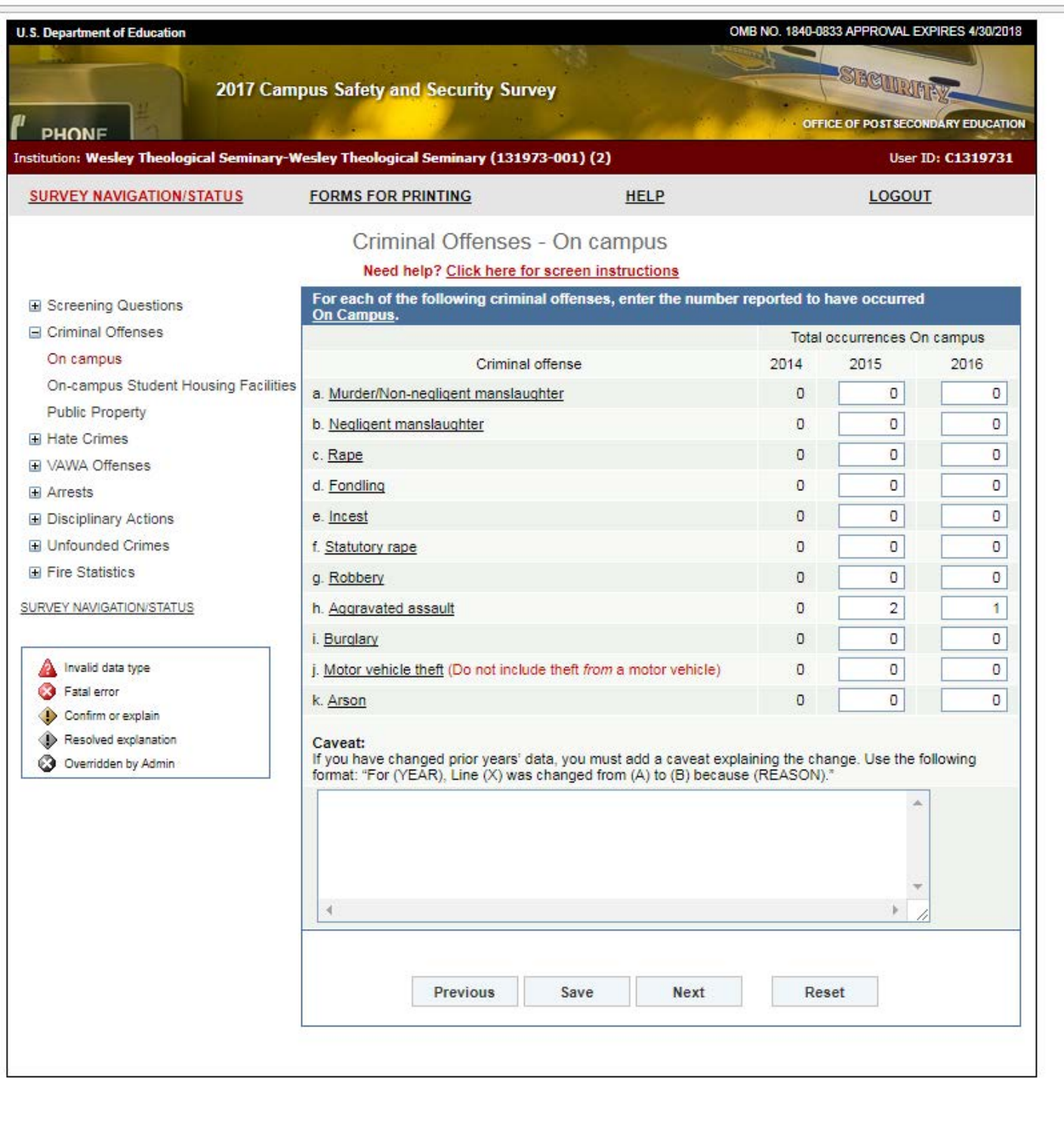| <b>U.S. Department of Education</b>                                                   |             |                                                                                                                                                                                             |                                                                                                                                                            |          | OMB NO. 1840-0833 APPROVAL EXPIRES 4/30/2018   |                   |  |  |
|---------------------------------------------------------------------------------------|-------------|---------------------------------------------------------------------------------------------------------------------------------------------------------------------------------------------|------------------------------------------------------------------------------------------------------------------------------------------------------------|----------|------------------------------------------------|-------------------|--|--|
| PHONE                                                                                 |             | 2017 Campus Safety and Security Survey                                                                                                                                                      |                                                                                                                                                            |          | SECURITY<br>OFFICE OF POST SECONDARY EDUCATION |                   |  |  |
| Institution: Wesley Theological Seminary-Wesley Theological Seminary (131973-001) (2) |             |                                                                                                                                                                                             |                                                                                                                                                            |          |                                                | User ID: C1319731 |  |  |
| <b>SURVEY NAVIGATION/STATUS</b>                                                       |             | <b>FORMS FOR PRINTING</b>                                                                                                                                                                   | <b>HELP</b>                                                                                                                                                |          | <b>LOGOUT</b>                                  |                   |  |  |
| Screening Questions                                                                   |             | Need help? Click here for screen instructions                                                                                                                                               | Criminal Offenses - On-campus Student Housing Facilities<br>Of those criminal offenses reported to have occurred On Campus, enter the number that occurred |          |                                                |                   |  |  |
| □ Criminal Offenses                                                                   |             | in On-campus Student Housing Facilities.                                                                                                                                                    |                                                                                                                                                            |          | Total occurrences in On-Campus                 |                   |  |  |
| On campus                                                                             |             | Criminal offense                                                                                                                                                                            |                                                                                                                                                            | 2014     | <b>Student Housing Facilities</b><br>2015      | 2016              |  |  |
| On-campus Student Housing Facilities<br><b>Public Property</b>                        |             | a. Murder/Non-neqligent manslaughter                                                                                                                                                        |                                                                                                                                                            | O        | 0                                              | o                 |  |  |
| <b>El Hate Crimes</b>                                                                 |             | b. Negligent manslaughter                                                                                                                                                                   |                                                                                                                                                            | $\theta$ | O                                              | 0                 |  |  |
| <b>El VAWA Offenses</b>                                                               | c. Rape     |                                                                                                                                                                                             |                                                                                                                                                            | O        | O.                                             | O                 |  |  |
| $\overline{H}$ Arrests                                                                | d. Fondling |                                                                                                                                                                                             |                                                                                                                                                            | O        | 0                                              | O                 |  |  |
| <b>El Disciplinary Actions</b>                                                        | e. Incest   |                                                                                                                                                                                             |                                                                                                                                                            | 0        | 0                                              | o                 |  |  |
| <b>El Unfounded Crimes</b><br><b>E</b> Fire Statistics<br>SURVEY NAVIGATION/STATUS    |             | f. Statutory rape                                                                                                                                                                           |                                                                                                                                                            |          | 0                                              | 0                 |  |  |
|                                                                                       |             | g. Robbery                                                                                                                                                                                  |                                                                                                                                                            |          | 0                                              | O                 |  |  |
|                                                                                       |             | h. Aggravated assault                                                                                                                                                                       |                                                                                                                                                            |          | $\overline{2}$                                 | 1                 |  |  |
|                                                                                       |             | i. Burglary                                                                                                                                                                                 |                                                                                                                                                            |          | 0                                              | o                 |  |  |
| Invalid data type<br>Fatal error                                                      |             | j. Motor vehicle theft (Do not include theft from a motor vehicle)                                                                                                                          |                                                                                                                                                            |          | O                                              | 0                 |  |  |
| Confirm or explain                                                                    | k. Arson    |                                                                                                                                                                                             |                                                                                                                                                            | O        | O                                              | o                 |  |  |
| Resolved explanation<br><b>3</b> Overridden by Admin                                  | Caveat:     | If you have changed prior years' data, you must add a caveat explaining the change. Use the following<br>format: "For (YEAR), Line (X) was changed from (A) to (B) because (REASON)."<br>a. |                                                                                                                                                            |          |                                                |                   |  |  |
|                                                                                       | к           |                                                                                                                                                                                             |                                                                                                                                                            |          |                                                |                   |  |  |
|                                                                                       |             | <b>Previous</b>                                                                                                                                                                             | Save<br><b>Next</b>                                                                                                                                        | Reset    |                                                |                   |  |  |